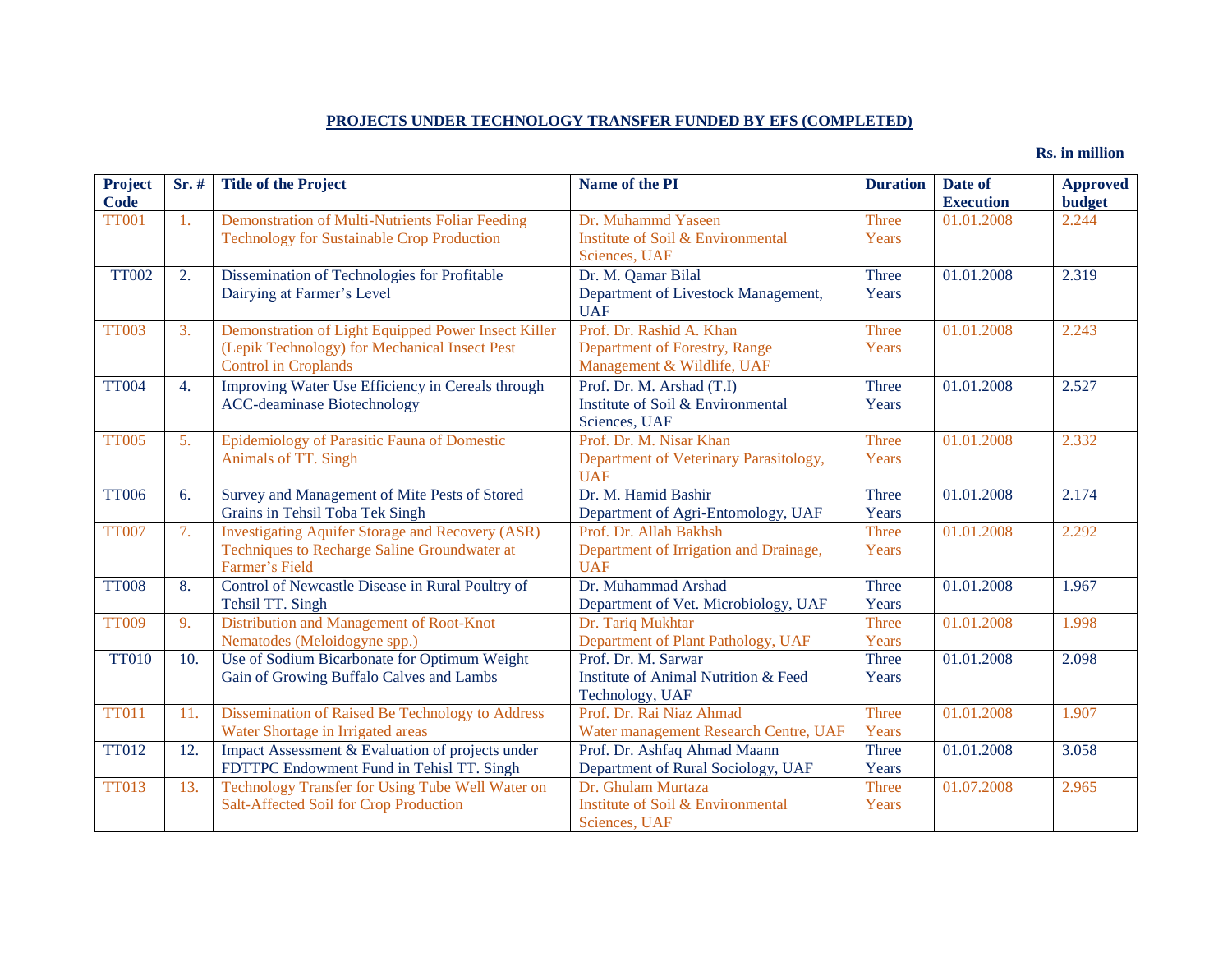| Project<br><b>Code</b> | Sr. # | <b>Title of the Project</b>                                       | Name of the PI                                              | <b>Duration</b> | Date of<br><b>Execution</b> | <b>Approved</b><br>budget |
|------------------------|-------|-------------------------------------------------------------------|-------------------------------------------------------------|-----------------|-----------------------------|---------------------------|
| <b>TT014</b>           | 14.   | Computer Assisted Identification of the Large<br><b>Ruminants</b> | Prof. Dr. M. Younas<br>Department of Livestock Management,  | Three<br>Years  | 01.07.2008                  | 4.204                     |
|                        |       |                                                                   | <b>UAF</b>                                                  |                 |                             |                           |
| <b>TT015</b>           | 15.   | <b>Construction of Mobile Communal Dip and</b>                    | Prof. Dr. Zafar Iqbal Randhawa                              | <b>Three</b>    | 01.01.2009                  | 1.862                     |
|                        |       | Demonstration and Dissemination of its Use for Tick<br>Control    | Department of Veterinary Parasitology,<br><b>UAF</b>        | Years           |                             |                           |
| <b>TT016</b>           | 16.   | Demonstration of Innovative Technology of the                     | Prof. Dr. Rashid A. Khan                                    | Three           | 01.03.2009                  | 0.382                     |
|                        |       | Department at the Main Campus, UAF                                | Department of Forestry, Range<br>Management & Wildlife, UAF | Years           |                             |                           |
| <b>TT017</b>           | 17.   | Demonstration of Strategies for Enhancing Cereal                  | Prof. Dr. Shahzad Maqsood A. Basra                          | <b>Three</b>    | 01.03.2009                  | 0.224                     |
|                        |       | <b>Yields Under Normal Conditions</b>                             | Department of Crop Physiology, UAF                          | Years           |                             |                           |
| <b>TT018</b>           | 18.   | Demonstration of Improved Boom Sprayer and Zone                   | Prof. Dr. M. Iqbal                                          | Three           | 01.03.2009                  | 0.428                     |
|                        |       | Disk Tiller Drill                                                 | Department of Farm Machinery & Power,<br><b>UAF</b>         | Years           |                             |                           |
| <b>TT019</b>           | 19.   | Transfer of Pheromone Control Techniques for the                  | Prof. Dr. Abdul Hameed Bajoi                                | <b>Three</b>    | 01.03.2009                  | 1.576                     |
|                        |       | Control of Fruit Fly to the Farmers of District Lasbela,          | Vice Chancellor,                                            | Years           |                             |                           |
|                        |       | Baluchistan, Pakistan                                             | Lasbela University of Agriculture, Water                    |                 |                             |                           |
|                        |       |                                                                   | and Marine Sciences, Uthal Balochistan                      |                 |                             |                           |
| <b>TT020</b>           | 20.   | Facilitation of the Demonstration of Different                    | Mr. Amir Saeed Rana                                         | Three           | 01.03.2009                  | 1.815                     |
|                        |       | Technologies under UAF-Technology Park Projects at                | Superintendent PARS,                                        | Years           | (Extended up to             |                           |
|                        |       | Postgraduate Agricultural Research Station (PARS)<br><b>UAF</b>   | Directorate of Farms, UAF                                   |                 | 31.08.2014)                 |                           |
| <b>TT021</b>           | 21.   | Enhancing Crop Productivity on Salt-Affected Soils                | Dr. Saif Ullah                                              | <b>Three</b>    | 01.03.2009                  | 1.996                     |
|                        |       | Applied Gypsum and Pre-Sowing Seed Treatments                     | Institute of Soil & Environmental                           | Years           |                             |                           |
|                        |       |                                                                   | Sciences, UAF                                               |                 |                             |                           |
| <b>TT022</b>           | 22.   | Documentation of Traditional Agricultural                         | Prof. Dr. Iqrar Ahmad Khan                                  | Three           | 01.03.2009                  | 3.047                     |
|                        |       | Knowledge and Technologies in Punjab, Pakistan                    | Vice Chancellor, UAF                                        | Years           |                             |                           |
| <b>TT023</b>           | 23.   | On Farm Demonstration of Technologies for                         | Dr. Shukat Ali Bhatti                                       | <b>Three</b>    | 01.03.2009                  | 1.300                     |
|                        |       | Accelerated Growth of Claves and Weaners for                      | <b>Institute of Animal Nutrition &amp; Feed</b>             | Years           |                             |                           |
|                        |       | Reducing the age at First Calving of Replacement                  | Technology, UAF                                             |                 |                             |                           |
|                        |       | Dairy Heifers                                                     |                                                             |                 |                             |                           |
| <b>TT024</b>           | 24.   | Demonstration of Elite Breeding Lines of Different                | Prof. Dr. F. M. Azhar                                       | Three           | 01.03.2009                  | 0.282                     |
|                        |       | Crops at U-Road in the Main Campus, UAF                           | Department of PBG, UAF                                      | Years           |                             |                           |
| <b>TT025</b>           | 25.   | Demonstration of Techno-Chemical Method for                       | Prof. Dr. M. Shafi Sabir                                    | <b>Three</b>    | 01.03.2009                  | 0.261                     |
|                        |       | Reclamation of Hard Layered Saline Sodic Soils                    | Faculty of Agri. Engineering &                              | Years           |                             |                           |
|                        |       |                                                                   | Technology, UAF                                             |                 |                             |                           |
| <b>TT026</b>           | 26.   | Demonstration of Farmer Friendly Equipment's                      | Prof. Dr. Ahsan-ul-Haq                                      | Three           | 01.03.2009                  | 0.687                     |
|                        |       | Developed by Department of Poultry Science                        | Department of Poultry Sciences, UAF                         | Years           |                             |                           |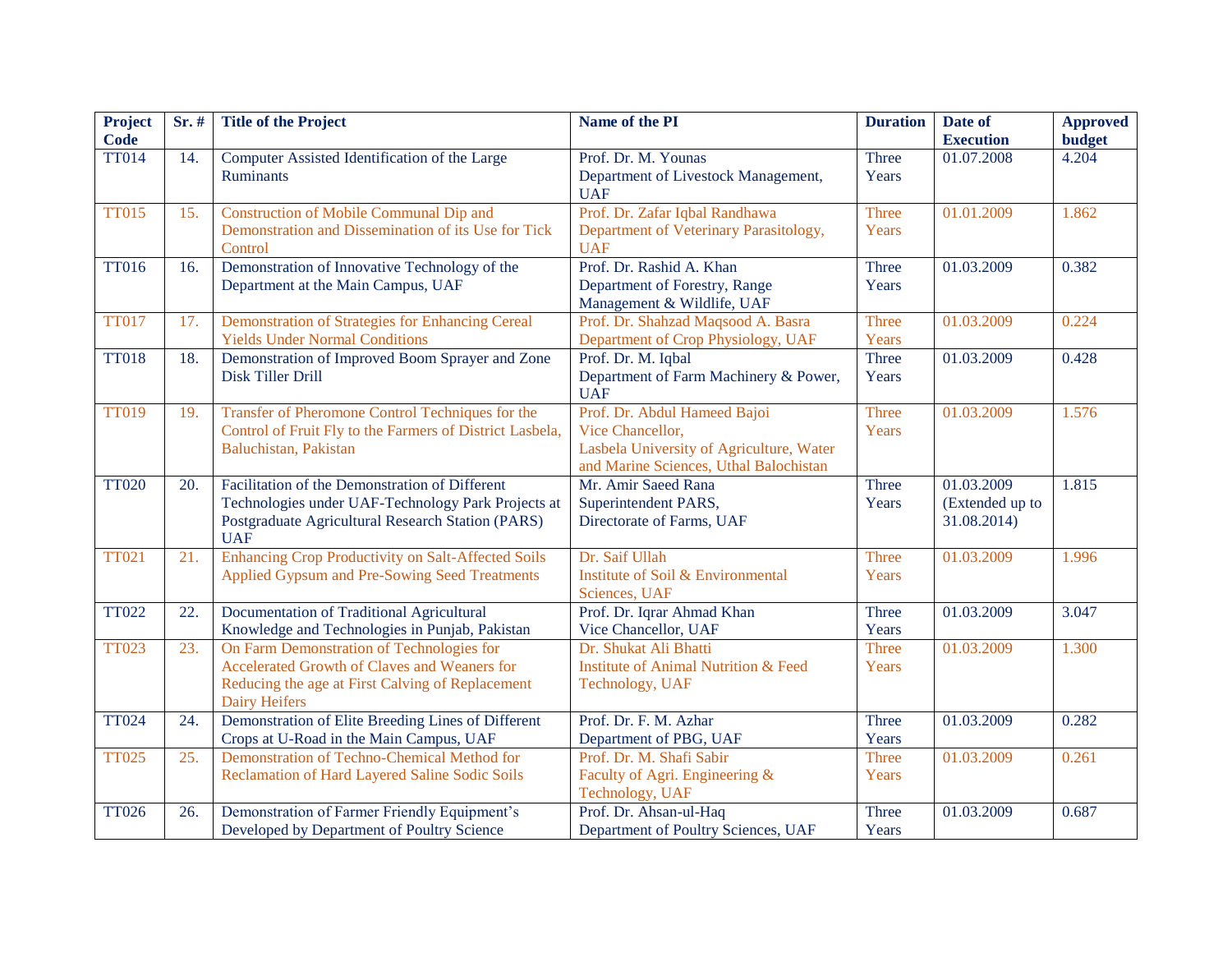| <b>Project</b> | $Sr.$ # | <b>Title of the Project</b>                                | Name of the PI                                  | <b>Duration</b> | Date of          | <b>Approved</b> |
|----------------|---------|------------------------------------------------------------|-------------------------------------------------|-----------------|------------------|-----------------|
| <b>Code</b>    |         |                                                            |                                                 |                 | <b>Execution</b> | <b>budget</b>   |
| <b>TT027</b>   | 27.     | Low Cost Technologies for Enhanced Ruminant                | Dr. Mahr-un-Nisa                                | Three           | 01.03.2009       | 1.589           |
|                |         | <b>Animal Productivity</b>                                 | <b>Institute of Animal Nutrition &amp; Feed</b> | Years           |                  |                 |
|                |         |                                                            | Technology, UAF                                 |                 |                  |                 |
| <b>TT028</b>   | 28.     | Salt Affected Soils-Technologies Associated with           | Mr. Muhammad Sarfraz                            | Three           | 01.03.2009       | 1.503           |
|                |         | their Management                                           | Soil Salinity Research Institute, Pindi         | Years           |                  |                 |
|                |         |                                                            | <b>Bhattian</b>                                 |                 |                  |                 |
| <b>TT029</b>   | 29.     | Controlled Atmosphere Technology for Storage and           | Prof. Dr. Aman Ullah Malik                      | Two             | 01.03.2009       | 1.383           |
|                |         | <b>Export of Horticultural Crops</b>                       | <b>Institute of Horticultural Sciences, UAF</b> | Years           |                  |                 |
| <b>TT030</b>   | 30.     | Demonstration of Plant Pathological Technologies at        | Dr. Nazir Javed                                 | Three           | 01.03.2009       | 0.304           |
|                |         | U-Road on the Main Campus, UAF                             | Department of Plant Pathology, UAF              | Years           |                  |                 |
| <b>TT031</b>   | 31.     | <b>Establishment of Demonstration orchard for Transfer</b> | Prof. Dr. F.M Tahir and Dr. Saeed Ahmad         | Three           | 01.03.2009       | 0.971           |
|                |         | of Technology to the Growers at PARS                       | <b>Institute of Horticultural Sciences, UAF</b> | Years           |                  |                 |
| <b>TT032</b>   | 32.     | Collection and Establishment of Germplasm Unit             | Dr. Saeed Ahmad                                 | Three           | 01.03.2009       | 0.604           |
|                |         | (GPU) of Fruit Plants                                      | Institute of Horticultural Sciences, UAF        | Years           |                  |                 |
| <b>TT033</b>   | 33.     | Demonstration of Technologies developed by the             | Dr. Zahid ata                                   | Three           | 01.03.2009       | 0.559           |
|                |         | Department of Agronomy in the UAF                          | Department of Agronomy, UAF                     | Years           |                  |                 |
| <b>TT034</b>   | 34.     | Spring and Winter Flower Exhibition/ Demonstration         | Dr. Atif Riaz                                   | Three           | 01.03.2009       | 0.555           |
|                |         | for Transfer of Technology at UAF                          | Institute of Horticultural Sciences, UAF        | Years           |                  |                 |
| <b>TT035</b>   | 35.     | Demonstration of Modern Technologies through               | Dr. Ghulam Murtaza                              | <b>Three</b>    | 01.03.2009       | 3.091           |
|                |         | <b>Kissan Mela</b>                                         | Institute of Soil & Environmental               | Years           |                  |                 |
|                |         |                                                            | Sciences, UAF                                   |                 |                  |                 |
| <b>TT036</b>   | 36.     | National Horse and Cattle Show for Farmers                 | Prof. Dr. M. Younas                             | Three           | 01.03.2009       | 1.160           |
|                |         | Education                                                  | Faculty of Animal Husbandry, UAF                | Years           |                  |                 |
| <b>TT037</b>   | 37.     | A Rural and Peri-Urban Outreach Mastitis Control           | Prof. Dr. Ghulam Muhammad                       | <b>Three</b>    | 01.03.2009       | 1.737           |
|                |         | Program Focusing on Transfer of Technologies               | Department of Clinical Medicine &               | Years           |                  |                 |
|                |         | Developed by UAF, Faisalabad                               | Surgery, UAF                                    |                 |                  |                 |
| <b>TT038</b>   | 38.     | Technology Transfer for the Control of Inclusion           | Prof. Dr. Iftikhar Hussain                      | Three           | 01.03.2009       | 2.691           |
|                |         | Body Hepatitis Hydropericardium Syndrome in                | Institute of Microbiology, UAF                  | Years           |                  |                 |
|                |         | Commercial poultry by the Use of Improved                  |                                                 |                 |                  |                 |
|                |         | Adjuvanted Vaccine Produced Indigenously                   |                                                 |                 |                  |                 |
| <b>TT039</b>   | 39.     | Demonstration and Transfer of Entomological                | Prof. Dr. M. Ashfaq (T.I)                       | Three           | 01.04.2010       | 0.508           |
|                |         | Technologies as Income Generating Source for Small         | Faculty of Agriculture, UAF                     | Years           | Closed in 2013   |                 |
|                |         | <b>Farmers</b>                                             |                                                 |                 |                  |                 |
| <b>TT040</b>   | 40.     | Skill Development in Reverse Engineering at                | Prof. Dr. M. Iqbal                              | One Year        | 01.07.2010       | 6.463           |
|                |         | Agricultural Machinery Pool, UAF                           | Department of Farm Machinery & Power,           |                 |                  |                 |
|                |         |                                                            | <b>UAF</b>                                      |                 |                  |                 |
|                |         |                                                            |                                                 |                 |                  |                 |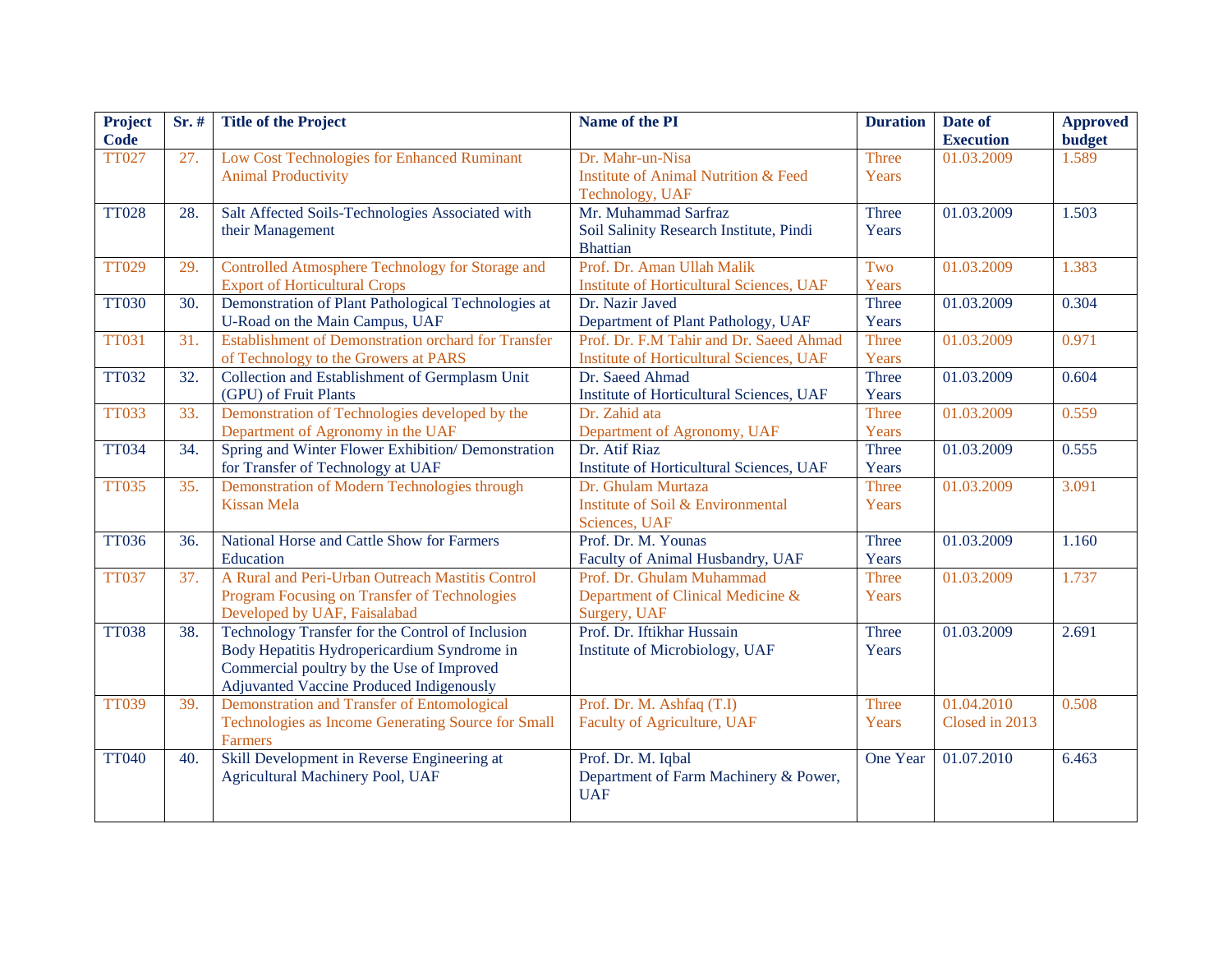| <b>Project</b> | $Sr.$ # | <b>Title of the Project</b>                             | Name of the PI                           | <b>Duration</b> | Date of          | <b>Approved</b> |
|----------------|---------|---------------------------------------------------------|------------------------------------------|-----------------|------------------|-----------------|
| <b>Code</b>    |         |                                                         |                                          |                 | <b>Execution</b> | <b>budget</b>   |
| <b>TT041</b>   | 41.     | Redefining of the Cropping Pattern in Various           | Prof. Dr. Ehsanullah                     | <b>One Year</b> | 01.07.2010       | 1.046           |
|                |         | <b>Ecological Zones of Punjab</b>                       | Department of Agronomy, UAF              |                 |                  |                 |
| <b>TT042</b>   | 42.     | Operation and Management of Drip Irrigation System      | Prof. Dr. Rai Niaz Ahmad                 | Three           | 01.07.2010       | 3.885           |
|                |         | for Demonstration at PARS                               | Water Management Research Centre, UAF    | Years           |                  |                 |
| <b>TT043</b>   | 43.     | Field Demonstration of Salt Tolerant Tree and Forage    | Dr. Muhammad Saqib                       | <b>Three</b>    | 01.07.2010       | 2.872           |
|                |         | Species on Salt-affected Land at Proka Farm, UAF        | Institute of Soil & Environmental        | Years           |                  |                 |
|                |         |                                                         | Sciences, UAF                            |                 |                  |                 |
| <b>TT044</b>   | 44.     | Technology Transfer of Value Addition in                | Prof. (Rtd.) Dr. M. Aslam Khan           | Two             | 01.07.2010       | 3.196           |
|                |         | <b>Floriculture to Farmers</b>                          | Institute of Horticultural Sciences, UAF | Years           |                  |                 |
| <b>TT045</b>   | 45.     | Impact of Wheat Price Policy on Food Security in        | Prof. (Rtd.) Dr. M. Siddique Javed       | <b>One Year</b> | 01.07.2010       | 0.982           |
|                |         | Pakistan                                                | <b>IBMS, UAF</b>                         |                 |                  |                 |
| <b>TT046</b>   | 46.     | Demonstration of a Groundwater Model to Simulate        | Prof. Dr. Allah Bakhsh                   | One Year        | 01.07.2010       | 1.427           |
|                |         | Pumping Effects on Water Table of Faisalabad water      | Department of Irrigation & Drainage, UAF |                 |                  |                 |
|                |         | <b>Supply Scheme</b>                                    |                                          |                 |                  |                 |
| <b>TT047</b>   | 47.     | Establishment of Biomonitoring Cell for Certification   | Dr. H. Masooma Naseer Cheema             | Two             | 01.07.2010       | 3.996           |
|                |         | of BT Cotton Efficiency                                 | Department of PBG, UAF                   | Years           |                  |                 |
| <b>TT048</b>   | 48.     | <b>Citrus Diagnostic and Certification Services</b>     | Mr. Muhammad Mubin                       | Three           | 01.07.2010       | 9.695           |
|                |         |                                                         | CAGSA, UAF                               | Years           | Terminated in    |                 |
|                |         |                                                         |                                          |                 | 2013             |                 |
|                |         |                                                         |                                          |                 |                  |                 |
| <b>TT049</b>   | 49.     | Preparation of Policy Paper on Economic Aspects of      | Dr. Muhammad Ashfaq                      | <b>One Year</b> | 01.07.2010       | 0.508           |
|                |         | <b>Irrigation Water</b>                                 | Department of Agri. Economics, UAF       |                 |                  |                 |
| <b>TT050</b>   | 50.     | Internship/Outreach Program for the Students of UAF     | Prof. Dr. Allah Bakhsh                   | One Year        | 01.07.2010       | 35.622          |
|                |         |                                                         | Director, ORIC, UAF                      |                 |                  |                 |
| <b>TT051</b>   | 51.     | Umbrella Project for Faculty Outreach through Short     | Prof. Dr. Asif Ali                       | <b>One Year</b> | 01.07.2010       | 0.397           |
|                |         | <b>Hands-on Training Courses</b>                        | Director, External Linkages, UAF         |                 |                  |                 |
| <b>TT052</b>   | 52.     | Technology Transfer through on Farm Demonstration       | Dr. Muhammad Riaz                        | Three           | 01.07.2010       | 7.975           |
|                |         | of Innovative Techniques for the Sustainable Bovine     | Department of Livestock Management,      | Years           |                  |                 |
|                |         | Dairy Farming and Keeping Herd Healthy by               | <b>UAF</b>                               |                 |                  |                 |
|                |         | <b>Manipulation of Management Practices</b>             |                                          |                 |                  |                 |
| <b>TT053</b>   | 53.     | Use of Low Quality Water in Conjunction with            | Dr. Ghulam Murtaza                       | Two             | 01.07.2010       | 5.952           |
|                |         | Amendments During Reclamation of Salt-affected          | Institute of Soil & Environmental        | Years           |                  |                 |
|                |         | Soils by Growing Wheat and Sesbania Crops               | Sciences, UAF                            |                 |                  |                 |
| <b>TT054</b>   | 54.     | Synthesis of Available Fertilizer Trials Data for Site- | Dr. Muhammad Rashid                      | Two             | 01.01.2011       | 7.318           |
|                |         | Specific Recommendations and Diagnostic Survey for      | Subject Specialist, Institute of Soil &  | Years           |                  |                 |
|                |         | Adoption of Fertilizer Use Technology (Three            | <b>Environmental Sciences, UAF</b>       |                 |                  |                 |
|                |         | Component)                                              |                                          |                 |                  |                 |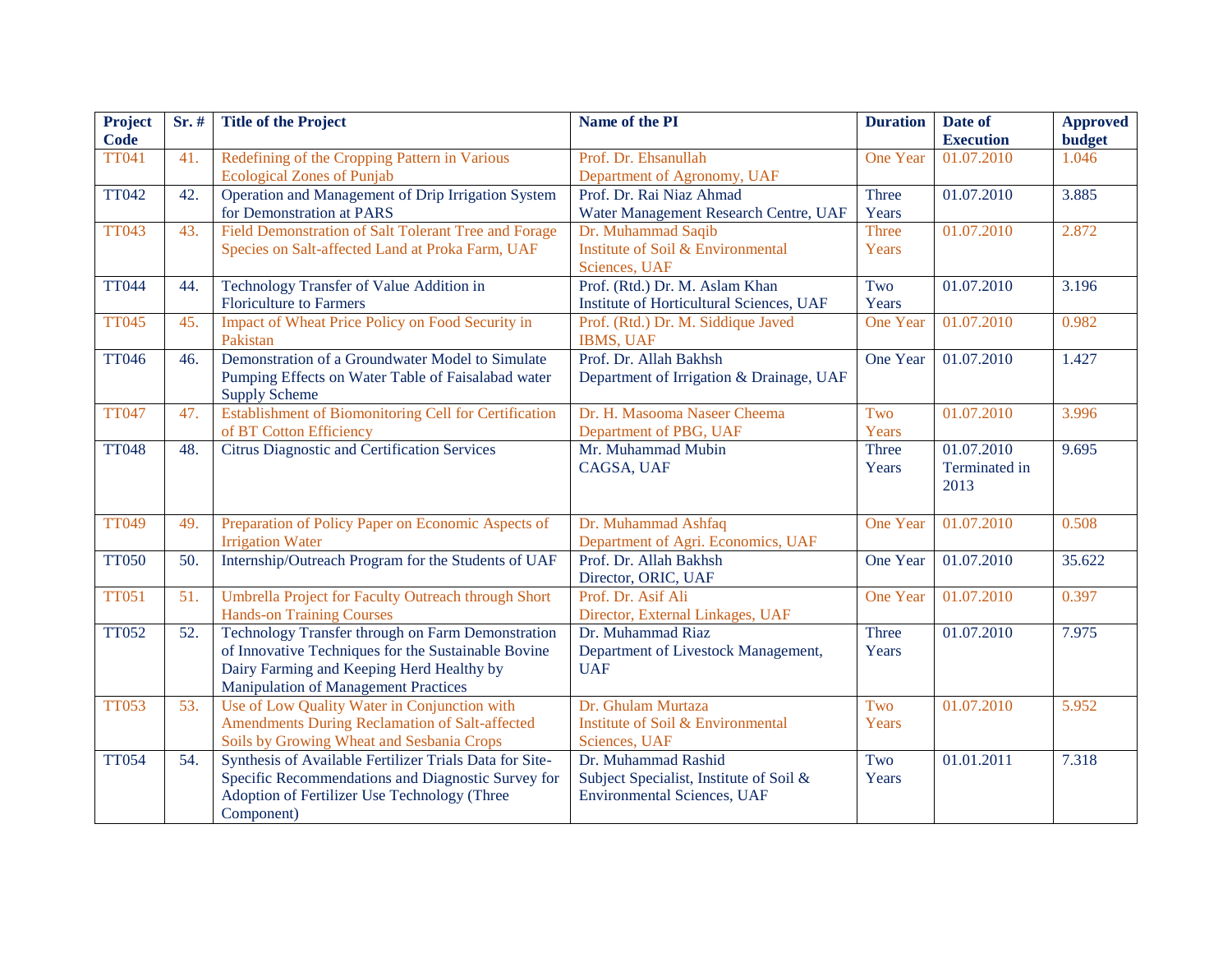| Project<br><b>Code</b> | Sr. # | <b>Title of the Project</b>                                                                                                                                  | Name of the PI                                                                           | <b>Duration</b> | Date of<br><b>Execution</b>                  | <b>Approved</b><br><b>budget</b> |
|------------------------|-------|--------------------------------------------------------------------------------------------------------------------------------------------------------------|------------------------------------------------------------------------------------------|-----------------|----------------------------------------------|----------------------------------|
| <b>TT055</b>           | 55.   | Relay Cropping of Sesbania in the Wheat for Residues<br>Management and Improving Soil Health                                                                 | Prof. Dr. Ehsanullah<br>Department of Agronomy, UAF                                      | Two<br>Years    | 01.07.2011                                   | 1.014                            |
| <b>TT056</b>           | 56.   | Technology Transfer through Cyber Extension:<br>Helping Communities to Help Themselves                                                                       | Dr. Babar Shahbaz<br>Department of Agri. Extension, UAF                                  | Three<br>Years  | 01.03.2011<br>(Extended up to<br>31.08.2014) | 5.096                            |
| <b>TT057</b>           | 57.   | <b>Creating Knowledge-Based Society through</b><br>Agricultural Technology Transfer Via FM Radio                                                             | Prof. Dr. Tanvir Ali<br>Division of Education & Extension, UAF                           | Two<br>Years    | 01.03.2011<br>(Extended up to<br>31.08.2014) | 17.147                           |
| <b>TT058</b>           | 58.   | Epidemiology and Control of Foot & Mouth Disease<br>in Punjab                                                                                                | Dr. M. Arshad<br>Institute of Microbiology, UAF                                          | Two<br>Years    | 01.05.2011<br>Extended<br>31.07.2013         | 2.954                            |
| <b>TT059</b>           | 59.   | Seed Technology Transfer to Farmers of Pothwar                                                                                                               | Prof. Dr. M. Iqbal Lone/Dr. M. Shahid<br>PMAS-Arid Agriculture University,<br>Rawalpindi | Two<br>Years    | 01.07.2011<br>(Extended up to<br>30.06.2014) | 0.390                            |
| <b>TT060</b>           | 60.   | Strengthening Informal Seed Supply System at two<br>Locations in Potohar trough Participatory Technology<br><b>Transfer</b>                                  | Dr. Abdul Razzaq<br>PMAS-Arid Agriculture University,<br>Rawalpindi                      | Two<br>Years    | 01.07.2011<br>(Extended up to<br>30.06.2014) | 2.087                            |
| <b>TT061</b>           | 61.   | Rhizobaterial Formulations Application Technology<br>for the Control of Major Pathogenic Root Infecting<br>Fungi in Chickpea for Sustainable Crop Production | Dr. Muhammad Inam-Ul-Haq<br>PMAS-Arid Agriculture University,<br>Rawalpindi              | Two<br>Years    | 01.07.2011<br>(Extended up to<br>30.06.2014) | 1.935                            |
| <b>TT062</b>           | 62.   | Technology Transfer to Potato Growers in Relation to<br>Pathogen Free Seed Potato, Management of Diseases<br>and Adoption of Improved Agro-Techniques        | Dr. Ishfaq Ahmad Hafiz<br>PMAS-Arid Agriculture University,<br>Rawalpindi                | Two<br>Years    | 01.07.2011<br>(Extended up to<br>30.06.2014) | 2.251                            |
| <b>TT063</b>           | 63.   | Development of Molecular Diagnostics for Livestock<br><b>Based Food Pathogens</b>                                                                            | Dr. Muhammad Irfan<br>Forman Christian College University,<br>Lahore                     | Two<br>Years    | 01.07.2011                                   | 3.131                            |
| <b>TT064</b>           | 64.   | Drip Irrigation Systems for Fruit Orchards and Row<br>Crops for Research and Demonstration Purpose                                                           | Prof. Dr. Rai Niaz Ahmad<br>Water Management Research Centre, UAF                        | Three<br>Years  | 01.07.2011                                   | 15.979                           |
| <b>TT065</b>           | 65.   | Establishment of a Model Fruit Plant Nursery for<br><b>Demonstration of Container Grown Plant Production</b><br>in Citrus and Guava                          | Dr. M. Usman<br><b>Institute of Horticultural Sciences, UAF</b>                          | Two<br>Years    | 01.07.2011                                   | 2.906                            |
| <b>TT066</b>           | 66.   | Gender Empowerment and Home Life Improvement<br>of Rural Poor through Appropriate Technology<br>Transfer                                                     | Prof. Dr. Tanvir Ali<br>Division of Education and Extension, UAF                         | One Year        | 01.07.2011                                   | 1.768                            |
| <b>TT067</b>           | 67.   | Demonstration of Production Technology of Quinoa<br>(Chenopodium quinoa Willd.) as a New Climate Proof<br><b>Grain Crop</b>                                  | Prof. Dr. Shahzad Maqsood A. Basra<br>Department of Crop Physiology, UAF                 | Three<br>Years  | 01.07.2011                                   | 2.175                            |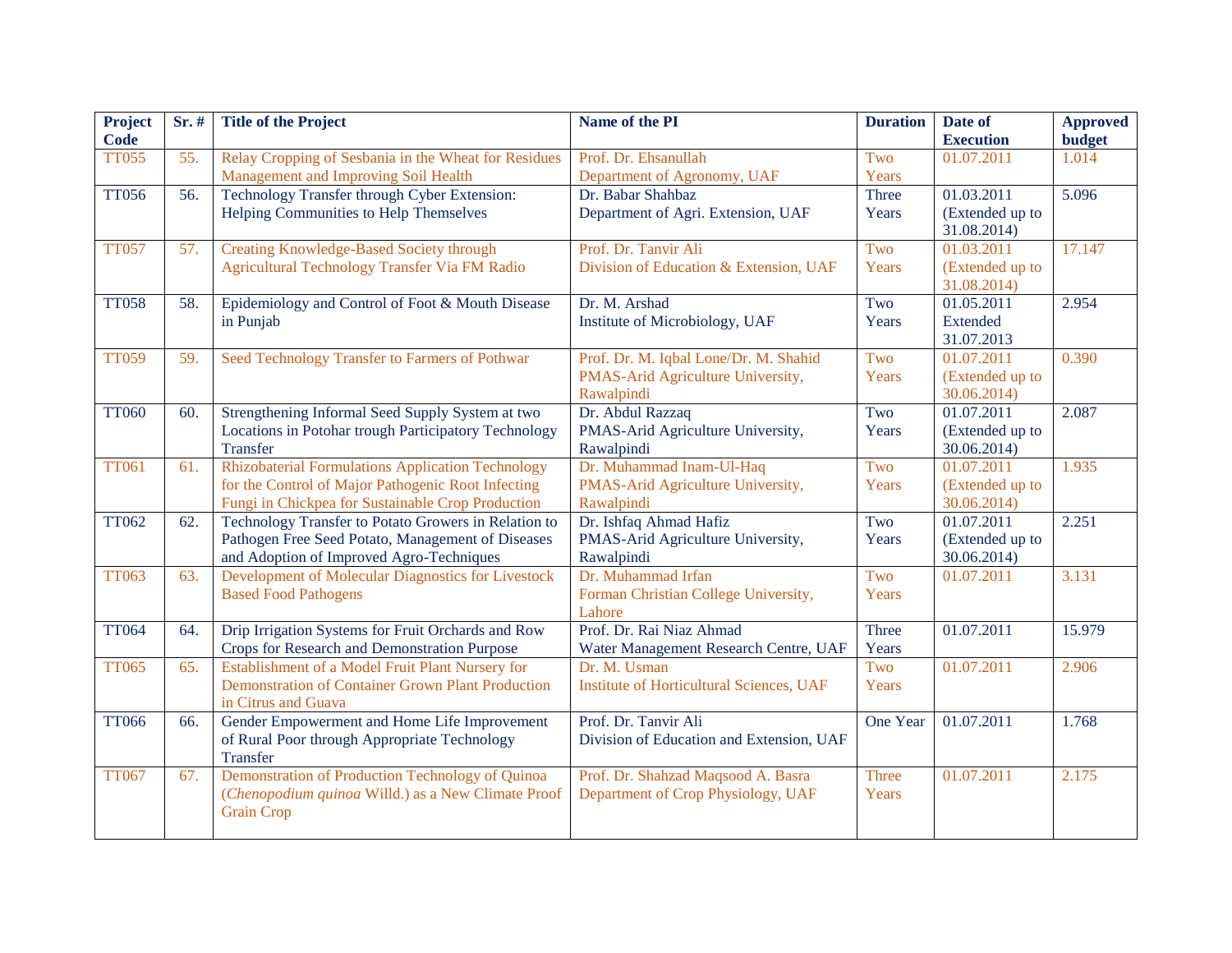| <b>Project</b><br><b>Code</b> | Sr. # | <b>Title of the Project</b>                                                                             | Name of the PI                                              | <b>Duration</b> | Date of<br><b>Execution</b> | <b>Approved</b><br><b>budget</b> |
|-------------------------------|-------|---------------------------------------------------------------------------------------------------------|-------------------------------------------------------------|-----------------|-----------------------------|----------------------------------|
| <b>TT068</b>                  | 68.   | Establishment of Integrated Farming Facility for<br>Crops/Vegetables, Fish and Livestock at Proka Farms | Executive Director, EFS, UAF<br>(Coordinator)               | Three<br>Years  | $\overline{01.07}$ .2011    | 35.805                           |
|                               |       | of UAF                                                                                                  |                                                             |                 |                             |                                  |
| <b>TT069</b>                  | 69.   | Establishment of Fish Farming Facility in Integration                                                   | Prof. Dr. M. Javed                                          | Three           | 01.07.2011                  | 1.139                            |
|                               |       | with Poultry/Crop Farming at Proka Farms UAF                                                            | Department of Zoology & Fisheries, UAF                      | Years           |                             |                                  |
| <b>TT070</b>                  | 70.   | Establishment of Poultry Farming Facility in                                                            | Prof. Dr. Ahsan-ul-Haq                                      | Three           | 01.07.2011                  | 3.593                            |
|                               |       | Integration with Fish/Crop Farming at Proka Farms<br><b>UAF</b>                                         | Department of Poultry Science, UAF                          | Years           |                             |                                  |
| <b>TT071</b>                  | 71.   | <b>Improving Degraded Sol Land Low Quality of Water</b>                                                 | Dr. Ghulam Murtaza                                          | Three           | 01.07.2011                  | 2.491                            |
|                               |       | <b>Using Farm Wastes and</b>                                                                            | Institute of Soil &                                         | Years           |                             |                                  |
|                               |       | their Use for Crop Farming                                                                              | <b>Environmental Science, UAF</b>                           |                 |                             |                                  |
| <b>TT072</b>                  | 72.   | Improving Degraded Sol Land Low Quality of Water                                                        | Prof. Dr. M. Aslam Pervez                                   | Three           | 01.07.2011                  | 2.488                            |
|                               |       | Using Farm Wastes and their Use for Vegetable<br>Farming (Vegetable Tunnel Farming)                     | Institute of Horticultural Sciences, UAF                    | Years           |                             |                                  |
| <b>TT073</b>                  | 73.   | Demonstration of Fogging and Spraying at the                                                            | Prof. Dr. Anjum Suhail                                      | One Year        | 01.07.2011                  | 0.647                            |
|                               |       | Campus UAF for the Control of Mosquitoes                                                                | Department of Agri. Entomology, UAF                         |                 |                             |                                  |
| <b>TT074</b>                  | 74.   | Introducing Farmers with UAF-11: A Brassica                                                             | Prof. Dr. Hafeez A. Sadaqat                                 | Three           | 01.09.2012                  | 1.936                            |
|                               |       | Oilseed Elite Line of the UAF                                                                           | Department of PBG, UAF                                      | Years           |                             |                                  |
| <b>TT075</b>                  | 75.   | <b>Integrated Control of Drug Resistant/Susceptible</b>                                                 | Dr. Zai Ud Din Sindhu                                       | <b>Three</b>    | 01.09.2012                  | 1.788                            |
|                               |       | Worms of Goat by Targeted Selective Treatments<br><b>Using FAMACHA</b>                                  | Department of Parasitology, UAF                             | Years           |                             |                                  |
| <b>TT076</b>                  | 76.   | Establishment of Mushroom Cultivation Unit for                                                          | Prof. Dr. M. Asif Ali                                       | Three           | 01.09.2012                  | 2.869                            |
|                               |       | Demonstration and Growth Trials of Wild and Exotic                                                      | Institute of Horticultural Sciences, UAF                    | Years           |                             |                                  |
|                               |       | <b>Mushrooms</b>                                                                                        |                                                             |                 |                             |                                  |
| <b>TT077</b>                  | 77.   | Improving Farmers' Profitability and Human                                                              | Prof. Dr. M. Amjad                                          | Three           | 01.09.2012                  | 2.573                            |
|                               |       | Nutrition through Popularization of Carrots                                                             | <b>Institute of Horticultural Sciences, UAF</b>             | Years           |                             |                                  |
| <b>TT078</b>                  | 78.   | Demonstration and Training of Integrated Pest                                                           | Dr. M. Ahsan Khan                                           | One             | 01.09.2012                  | 1.036                            |
|                               |       | Management Techniques for the Control of Fruit Flies<br>at Farm Field Level                             | Department of Agri. Entomology, UAF                         | Years           |                             |                                  |
| <b>TT079</b>                  | 79.   | Demonstration of Resources Utilization Efficiency for                                                   | Dr. Saeed Ahamd                                             | Three           | 01.09.2012                  | 2.144                            |
|                               |       | Citrus and Mango Plants Under Drip Irrigation at<br><b>PARS</b>                                         | <b>Institute of Horticultural Sciences, UAF</b>             | Years           |                             |                                  |
| <b>TT080</b>                  | 80.   | Demonstration/Dissemination of Promising Ber                                                            | Dr. Saeed Ahmad                                             | Three           | 01.09.2012                  | 0.954                            |
|                               |       | Cultivars in Marginal Land in Distt. Faisalabad<br>(Punjab)                                             | Institute of Horticultural Sciences, UAF                    | Years           |                             |                                  |
| <b>TT081</b>                  | 81.   | Quantification of Agri-Forestry Services and                                                            | Dr. M. Farrakh Nawaz                                        | Three           | 01.09.2012                  | 2.292                            |
|                               |       | Increment in Agro-Forestry Area in Distt. Khushab<br>through Participatory Approach                     | Department of Forestry, Range<br>Management & Wildlife, UAF | Years           |                             |                                  |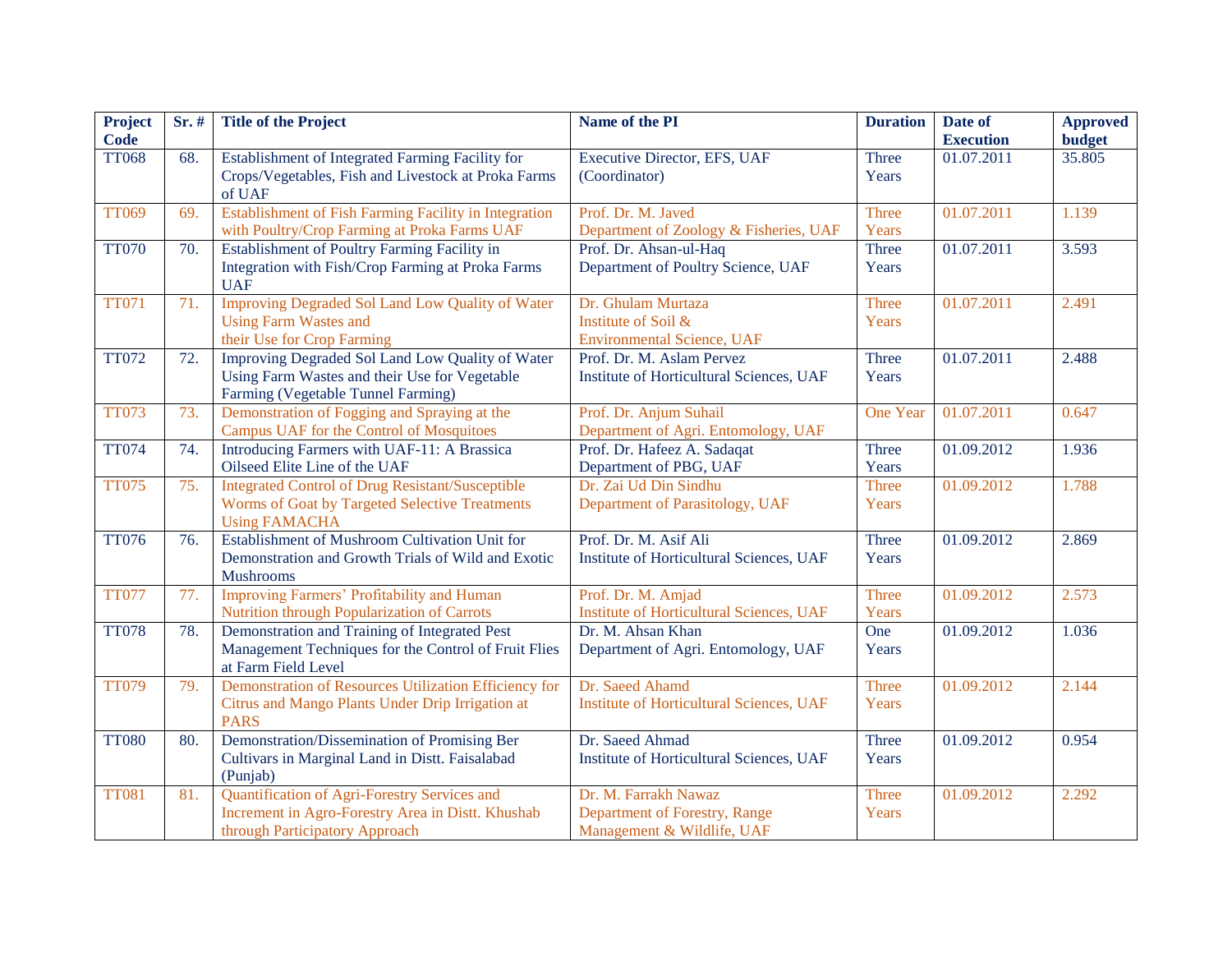| Project      | Sr. # | <b>Title of the Project</b>                                                        | <b>Name of the PI</b>                                   | <b>Duration</b> | Date of          | <b>Approved</b> |
|--------------|-------|------------------------------------------------------------------------------------|---------------------------------------------------------|-----------------|------------------|-----------------|
| <b>Code</b>  |       |                                                                                    |                                                         |                 | <b>Execution</b> | <b>budget</b>   |
| <b>TT082</b> | 82.   | <b>Installation of Automatic Weather Data Recording</b>                            | Prof. Dr. Rashid Ahmad                                  | $6-$            | 01.09.2012       | 0.422           |
|              |       | <b>System for Demonstration Purposes</b>                                           | Department of Crop Physiology, UAF                      | <b>Months</b>   |                  |                 |
| <b>TT083</b> | 83.   | <b>Installation of Demonstration Solar Model for Lecture</b>                       | Prof. Dr. Rai Niaz Ahmad                                | 1-Month         | 01.09.2012       | 0.600           |
|              |       | Rooms in Faculty of Agri. Engineering & technology                                 | Department of Irrigation & Drainage, UAF                |                 |                  |                 |
| <b>TT084</b> | 84.   | Establishment of Crop, Seed and Weed Museum                                        | Dr. Hassan Munir                                        | Three           | 01.09.2012       | 1.388           |
|              |       |                                                                                    | Department of Crop Physiology, UAF                      | Years           | (Extended up to  |                 |
|              |       |                                                                                    |                                                         |                 | 31.08.2016       |                 |
| <b>TT085</b> | 85.   | Demonstration of Technology of Silymarin Extraction                                | Prof. Dr. Khalil-ur-Rehman                              | Three           | 01.09.2012       | 1.827           |
|              |       | from Milk Thistle                                                                  | Department of Chemistry & Biochemistry,                 | Years           |                  |                 |
|              |       |                                                                                    | <b>UAF</b>                                              |                 |                  |                 |
| <b>TT086</b> | 86.   | Development, Fabrication, Installation and Operation                               | Dr. Anjum Munir                                         | 1-Year          | 01.09.2012       | 5.314           |
|              |       | of Biogas Plant at UAF                                                             | Department of Farm Machinery & Power,                   |                 |                  |                 |
|              |       |                                                                                    | <b>UAF</b>                                              |                 |                  |                 |
| <b>TT087</b> | 87.   | Spring and Winter Flower Exhibition/Demonstration                                  | Dr. Atif Riaz                                           | Three           | 01.09.2012       | 1.212           |
|              |       | for Transfer of Technology at UAF                                                  | <b>Institute of Horticultural Sciences, UAF</b>         | Years           |                  |                 |
| <b>TT088</b> | 88.   | Causes of Low Grain Productivity in Pakistan: Policy                               | Mr. Asghar Ali                                          | 1-Year          | 01.09.2012       | 0.241           |
|              |       | Opinions for Sustainable Growth                                                    | Institute of Agricultural & Resource                    |                 |                  |                 |
|              |       |                                                                                    | Economics, UAF                                          |                 |                  |                 |
| <b>TT089</b> | 89.   | Demonstration and Control of Mango Mealy Bug                                       | Prof. Dr. Rashid A. Khan                                | <b>Three</b>    | 01.12.2012       | 1.116           |
|              |       | (Drosicha stebbingi Green) at UAF                                                  | Department of Forestry, Range                           | Years           |                  |                 |
|              |       |                                                                                    | Management & Wildlife, UAF                              |                 |                  |                 |
| <b>TT090</b> | 90.   | Dissemination of Seed Production Technology of                                     | Dr. Khurram Ziaf                                        | Three           | 01.09.2013       | 1.200           |
|              |       | <b>Important Vegetable Crops</b><br>Dissemination of Seed Production Technology of | Institute of Horticultural Sciences, UAF                | Years           | 01.09.2013       |                 |
| <b>TT091</b> | 91.   | Important Crops. (Component B: Dissemination of                                    | Mr. Qamar Shakeel<br>Fodder Research Station, AARI, FSD | 3-Years         |                  | 2.954           |
|              |       | Seed Production Technology of Alfa Alfa Crop)                                      |                                                         |                 |                  |                 |
| <b>TT092</b> | 92.   | Demonstration Hydroponic Model of Vegetable                                        | Prof. Dr. Rai Naiz Ahamd                                | 1-Year          | 15.10.2013       | 1.786           |
|              |       | Production Under Shade House                                                       | Vice Chancellor, PMAS-UAAR                              |                 |                  |                 |
| <b>TT093</b> | 93.   | <b>Transfer of Animal Health Related Technologies to</b>                           | Prof. Dr. Ghulam Muhammad                               | 1-Year          | 15.10.2013       | 0.767           |
|              |       | Farmers by Involving DVM Students                                                  | Department of Clinical Medicine &                       |                 |                  |                 |
|              |       |                                                                                    | Surgery, UAF                                            |                 |                  |                 |
| <b>TT094</b> | 94.   | Construction of Bag Type Biogas Plant at UAF                                       | Prof. Dr. M. Iqbal                                      | 1-Year          | 15.12.2013       | 1.552           |
|              |       |                                                                                    | Faculty of Agri. Engineering &                          |                 |                  |                 |
|              |       |                                                                                    | Technology, UAF                                         |                 |                  |                 |
| <b>TT095</b> | 95.   | Establishment of Date Palm Germplasm Unit                                          | Mr. Summar Abbas Naqvi                                  | <b>Three</b>    | 01.01.2014       | 4.541           |
|              |       |                                                                                    | <b>Institute of Horticultural Sciences, UAF</b>         | Years           |                  |                 |
|              |       |                                                                                    |                                                         |                 |                  |                 |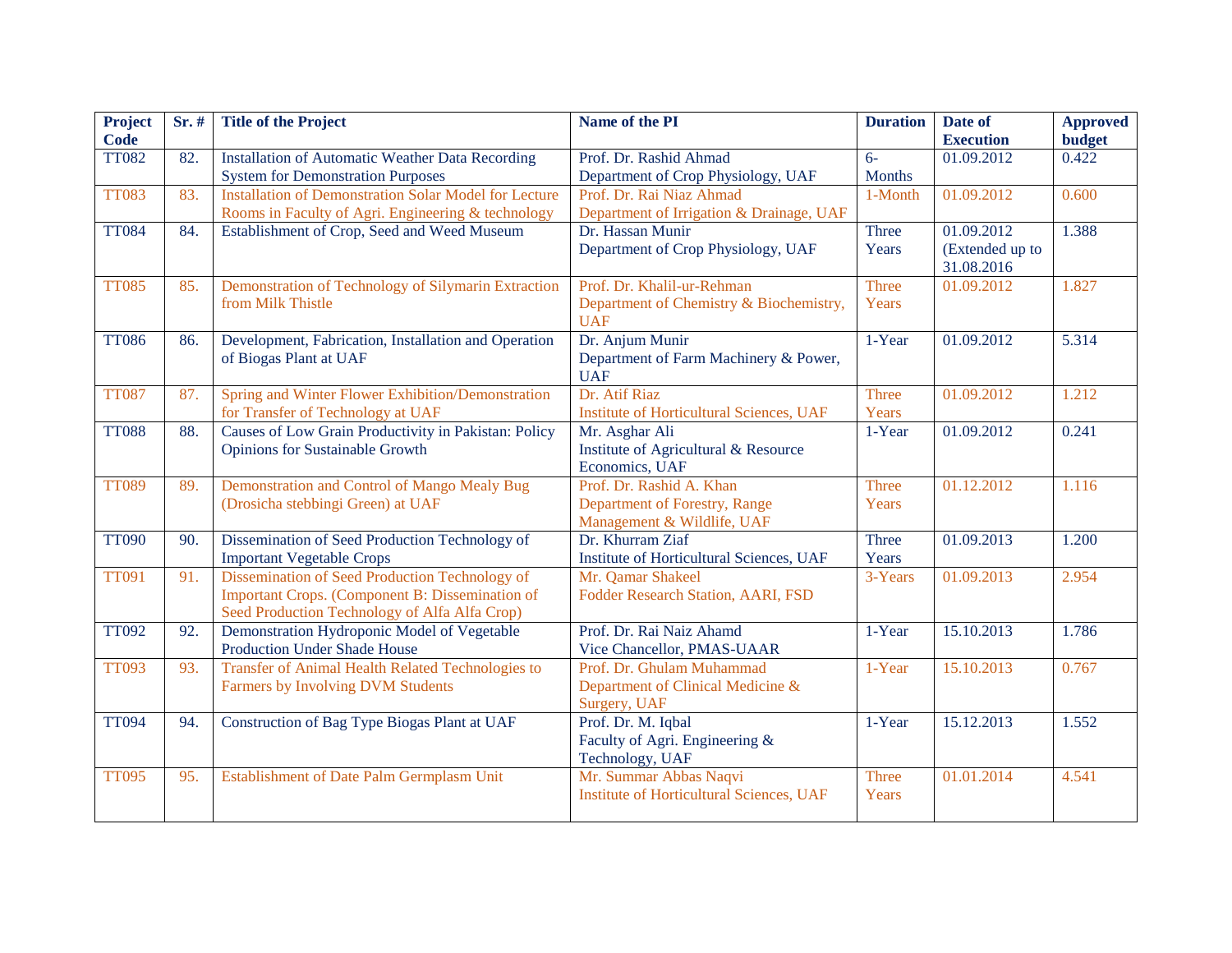| <b>Project</b><br><b>Code</b> | $Sr.$ # | <b>Title of the Project</b>                                                                                                                                       | Name of the PI                                                                           | <b>Duration</b> | Date of<br><b>Execution</b>                     | <b>Approved</b><br><b>budget</b> |
|-------------------------------|---------|-------------------------------------------------------------------------------------------------------------------------------------------------------------------|------------------------------------------------------------------------------------------|-----------------|-------------------------------------------------|----------------------------------|
| <b>TT096</b>                  | 96.     | Rain Water Harvesting for Groundwater Recharge                                                                                                                    | Prof. Dr. Allah Bakhsh<br>Department of Irrigation & Drainage, UAF                       | 1-Year          | 01.01.2014                                      | 1.312                            |
| <b>TT097</b>                  | 97.     | Water Economics of Growing Basmati, Hybrid and<br>Coarse Rice in Punjab, Pakistan                                                                                 | Prof. Dr. M. Ashfaq<br>Institute of Agricultural & Resource<br>Economics, UAF            | 1-Year          | 01.02.2014                                      | 0.844                            |
| <b>TT98</b>                   | 98.     | Technology transfer to citrus growers in relation to<br>changing cultivars in existing citrus orchards through<br>top working                                     | Dr. Muhammad Jafar Jaskani<br>Institute of Horticultural Sciences, UAF                   | 3 years         | 01.02.2014                                      | 1.449                            |
| <b>TT99</b>                   | 99.     | <b>Improvement of Beetal Goats and Indigenous Chicken</b><br>Through Availability of Superior Sires                                                               | Prof. Dr. Muhammad Sajjad Khan,<br>Department of Animal Breeding and<br>Genetics, UAF    | 3 years         | 01.03.2014                                      | 5.079                            |
| <b>TT100</b>                  | 100.    | Direct Seeding of Rice, New Option in Rice-Wheat<br>Cropping System in Central Punjab                                                                             | Dr. Nadeem Akbar<br>Department of Agronomy, UAF                                          | Two<br>Years    | 15.03.2014                                      | 1.531                            |
| <b>TT101</b>                  | 101     | Demonstration of in vitroclonal propagation system in<br>elite Guava cultivars                                                                                    | Dr. Muhammad Usman<br><b>Institute of Horticultural Sciences, UAF</b>                    | 3 years         | 01.07.2014                                      | 1.942                            |
| <b>TT102</b>                  | 102.    | <b>Agricultural Technology Transfer Through Mobile</b><br>Applications (Apps)                                                                                     | Prof. Dr. Tanvir Ali<br>Institute of Agri. Extension & Rural<br>Development, UAF         | 1 Year          | 01.03.2015                                      | 0.835                            |
| <b>TT103</b>                  | 103.    | Low Cost Agrowaste Biosorbent Technology for<br><b>Removal of Heavy Metals</b>                                                                                    | Dr. Raziya Nadeem<br>Department of Chemistry, UAF                                        | One Year        | 01.03.2015<br>(Extended up to<br>$31 - 12 - 16$ | 0.600                            |
| <b>TT104</b>                  | 104.    | Transfer of Viticulture Technology to the Farmers to<br><b>Pothwar Region</b>                                                                                     | Prof. Dr. Nadeem Akhtar Abbasi<br>PMAS-Arid Agriculture University,<br>Rawalpindi        | 2 Years         | 01.03.2015                                      | 1.422                            |
| <b>TT105</b>                  | 105.    | Removing Early Fruiting Branches (REFB) at Higher<br>N Dose Improves Growth and Yield of Bt Cotton by<br>Altering its Senescence and Cry1Ac Expression<br>Pattern | Dr. M. Farrukh Saleem.<br>Department of Agronomy, UAF                                    | 2 Years         | 01.04.2015                                      | 0.748                            |
| <b>TT106</b>                  | 106.    | Site-Specific Wheat-Crop Management for High<br>Yield Using UAVs & Spectral-Sensors                                                                               | Dr. Ahsan Latif.<br>Department of Computer Science, UAF                                  | 2 Years         | 01.02.2016                                      | 2.055                            |
| <b>TT107</b>                  | 107.    | Multiplication and High Density Plantation of Fig<br>Fruit Plants in Saline Soil (Proka-2)                                                                        | Dr. Saeed Ahmad, Associate Professor,<br><b>Institute of Horticultural Sciences, UAF</b> | 3 years         | 01.02.2016                                      | 1.612                            |
| <b>TT108</b>                  | 108.    | Fabrication and Adoption of Multi Crop Reaper for<br>Harvesting Different Crops and Gasifier for Tube<br><b>Well Operation to Save Energy</b>                     | Dr. Manzoor Ahmad<br>Department of Farm Machinery & Range<br>Management, UAF             | 2 years         | 01.02.2016                                      | 1.799                            |